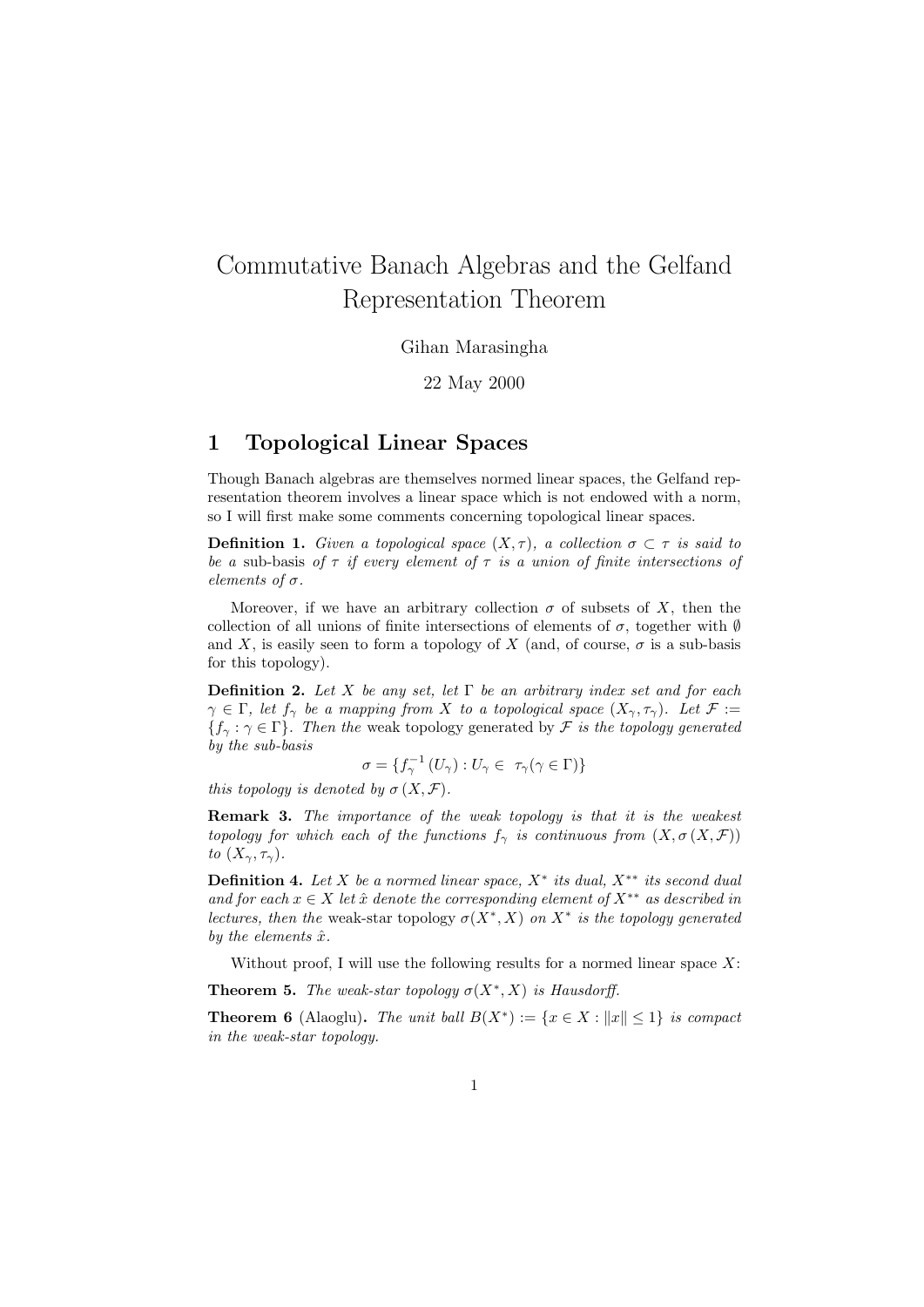#### 2 Banach Algebras

Banach algebras are a kind of Banach space which generalise the spaces of bounded linear operators. Indeed, we have the following definition:

Definition 7. Let A be a complex Banach space. A is said to be a Banach algebra if there is a multiplication defined on A such that  $\forall \lambda \in \mathbb{C}$  and  $\forall x, y, z \in$ A,

- 1.  $x(yz) = (xy)z;$
- 2.  $x(y + z) = xy + xz$  and  $(x + y)z = xz + yz$ ;
- 3.  $\lambda(xy) = (\lambda x)y = x(\lambda y)$ ;
- 4.  $||xy|| \le ||x|| \, ||y||;$

Moreover, the Banach algebra is said to have a unit if  $\exists e \in A$  such that  $\forall x \in A, \text{ } ex = xe = x \text{ and } ||e|| = 1.$  The algebra is said to be commutative if for any  $x, y \in A$ ,  $xy = yx$ . I shall refer to commutative Banach algebras as CB algebras.

Note an equivalent defintion of a Banach algebra is that it is a Banach space which is also a ring, such that axioms  $(3)$  and  $(4)$  above hold.

**Example 8.** Given Banach spaces X and Y, the space  $\mathcal{B}(X, Y)$  consisting of all bounded linear operators from  $X$  to  $Y$  is clearly a Banach algebra, where multiplication is the ordinary composition of operators.

**Example 9.** If X is any Hausdorff space, then the space  $C(X)$  consisting of all bounded continuous functions from X to  $\mathbb C$  forms a CB algebra with a unit, where multiplication is defined pointwise, and the norm is the sup norm. The unit of this space is the function which is identically equal to 1. When I get to the Gelfand representation theorem, an important algebra will be  $C(\mathfrak{M})$ , where the space M is a compact Hausdorff space.

**Definition 10.** Let A be a Banach algebra with a unit and let  $x \in A$ . x is said to be invertible if  $\exists x^{-1} \in A$  such that  $xx^{-1} = x^{-1}x = e$ . I will use, without proof, the fact that the set of invertible elements in A forms an open set of A.

### 3 Homomorphisms and Ideals

**Definition 11.** Let  $A$  be a  $CB$  algebra. A subspace  $J$  of  $A$  is said to be an ideal of A if  $\forall x \in A$  and  $\forall j \in J$ ,  $x_j \in J$ . (More generally, if A is not commutative, we require both  $x_j \in J$  and  $jx \in J$ ).

**Definition 12.** Let A and B be CB algebras. An linear operator  $\phi : A \rightarrow B$  is said to be a homomorphism if  $\forall x, y \in A, \phi(xy) = \phi(x)\phi(y)$ .

Note that if  $x \in \text{ker}(\phi)$  and if  $y \in A$ , then  $\phi(xy) = \phi(x)\phi(y) = 0 \cdot \phi(y) = 0$ . Hence ker  $(\phi)$  is an ideal of A.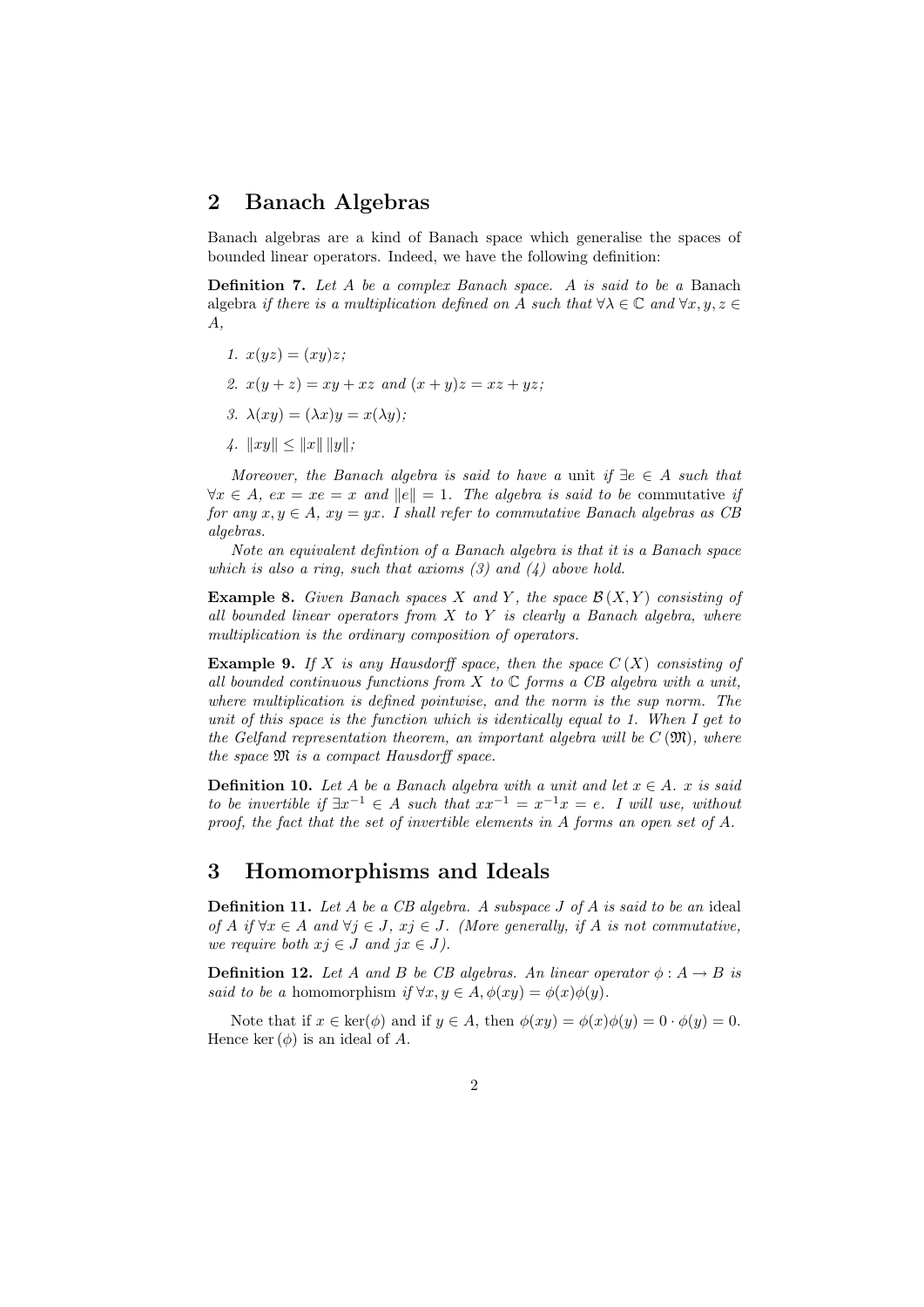Definition 13. Let A be a Banach algebra and J an ideal of A, then

- *J* is said to be proper if  $J \neq A$
- If  $J$  is proper, then  $J$  is said to be maximal if for any proper ideal  $M$ ,  $J \subset M \Rightarrow M = J.$

Lemma 14. Let A be a Banach algebra with a unit and let J be a proper ideal of A. Then J contains no invertible elements and is not dense in A. Moreover, its closure  $\bar{J}$  is also a proper ideal of A.

*Proof.* Suppose  $x \in J$  and  $\exists x^{-1} \in A$  such that  $xx^{-1} = e$ . But J is an ideal, hence  $e \in J$  and so  $\forall m \in A$ ,  $m = em \in J$ . In which case J is not proper. For the second part, we use the fact that the invertible elements of A form an open set of A, together with the first part. For the last part, observe that for any  $x \in A$ , the mapping  $y \mapsto x \cdot y$  is continuous on A, and that for any  $j \in \overline{J}$ , we may write  $j = \lim_{n \to \infty} j_n$ , where  $\forall n, j_n \in J$ . Hence for any  $j \in \bar{J}$  and any  $x \in A$ ,  $x \cdot j = x \cdot \lim_{n \to \infty} j_n = \lim_{n \to \infty} x \cdot j_n$  and the last quantity is in  $\bar{J}$  because  $\bar{J}$  is closed. Consequently,  $\bar{J}$  is an ideal of A, and must be proper as  $J$  isn't dense in A.  $\Box$ 

Corollary 15. Every maximal ideal is closed and every proper ideal is contained in a maximal ideal.

*Proof.* Let  $J$  be a maximal ideal of  $A$ . Then by the previous theorem, we know that  $\bar{J}$  is a proper ideal of A which contains J, but by maximality,  $J = \bar{J}$ . The second part is proved by a standard Zorn's lemma trick.  $\Box$ 

Of particular importance to the Gelfand representation theorem are the homomorphisms into  $\mathbb{C}$ , ie. the multiplicative linear functionals. First note the following result about linear functionals:

**Lemma 16.** Let  $\phi$  be a linear functional on a normed linear space X, then:

- 1. If  $\phi$  is nonzero, then ker  $(\phi)$  is a maximal subspace of X (ie. a maximal element of the set of proper subspaces of  $X$ ).
- 2.  $\phi$  is continuous iff ker  $(\phi)$  is closed.
- 3. If  $\phi$  is a nonzero homomorphism, then  $\phi(e) = 1$ .

*Proof.* Suppose  $\phi$  is nonzero. This immediately gives ker  $(\phi) \neq X$ , so ker  $(\phi)$ is certainly a proper subpace of X. Also Im  $(\phi)$  is nonzero subspace of  $\mathbb C$ . so we have Im  $(\phi) = \mathbb{C}$ . By the first isomorphism theorem,  $X/\text{ker}(\phi) \cong \mathbb{C}$ . Now suppose S is a subpace of X which contains ker  $(\phi)$ , but there exists a 1-1 correspondence between the subspaces of the quotient space  $X/\text{ker}(\phi)$  and the subspaces of X which contain ker  $(\phi)$ , so if  $S \neq \text{ker}(\phi)$ , we must have  $X/S = \{0\}$ , in which case  $S = X$ . Therefore ker  $(\phi)$  must be maximal, as required.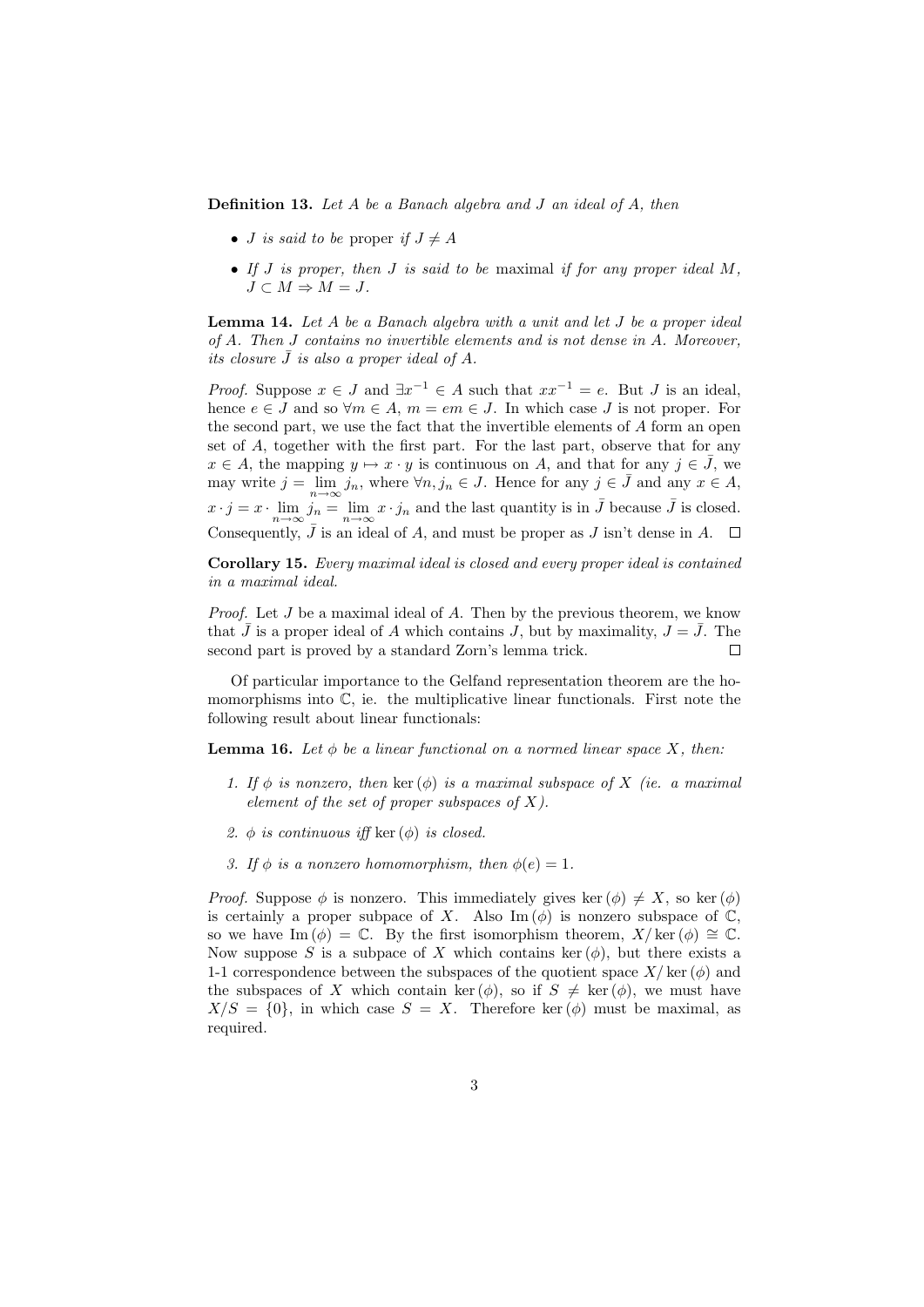Suppose  $\phi$  is continuous. Let  $y_n$  be a convergent sequence of elements of  $\ker (\phi)$ , say  $y_n \to y$ . But by continuity,  $0 \equiv \phi(y_n) \to \phi(y)$ , so  $\phi(y) = 0$ , so  $y \in \text{ker}(\phi)$ . Hence  $\text{ker}(\phi)$  is closed.

Suppose ker  $(\phi)$  is closed. I will prove that  $\phi$  is continuous at 0, and hence continuous on X. If  $\phi \equiv 0$ , then there is nothing to prove, otherwise, Im( $\phi$ ) =  $\mathbb{C}$ , hence  $\forall \varepsilon \in \mathbb{R}, \exists x_{\varepsilon}$  such that  $\phi(x_{\varepsilon}) = \varepsilon$ . Define  $K_{\varepsilon} = \{x : \phi(x) = \varepsilon\}$ . Then  $K_{\varepsilon} = \{x : \phi(x - x_{\varepsilon}) = 0\}$ , and so  $K_{\varepsilon} = K_0 + x_{\varepsilon}$ . But, by hypothesis,  $K_0$  is closed, hence  $K_{\varepsilon}$  is closed. Consequently, for each  $\varepsilon \in \mathbb{R}$ ,  $\{x : \phi(x) \neq \varepsilon\}$  is open, and

$$
U_{\varepsilon} := \{ x : |\phi(x)| < \varepsilon \} = \bigcup_{|\delta| \ge \varepsilon} \{ x : \phi(x) \ne \delta \}
$$

is also open. Hence  $\phi$  is continuous at 0.

For the last part, observe that  $\phi(e) \neq 0$  (otherwise  $\forall x \in X$ ,  $\phi(x) = \phi(ex)$ )  $\phi(e)\phi(x) = 0 \cdot \phi(x) = 0$ , making  $\phi$  identically zero), hence  $\phi(e) = \phi(ee) =$  $\phi(e)\phi(e)$ , and making use of the fact that C is a field, we have  $\phi(e) = e_{\mathbb{C}} = 1$ .  $\Box$ 

**Corollary 17.** Let A be a Banach space with a unit, and  $\phi : A \to \mathbb{C}$  a homomorphism, then  $\phi$  is continuous and if  $\phi \neq 0$ , then  $\|\phi\| = 1$ .

*Proof.* ker  $(\phi)$  is a maximal subspace, hence a maximal ideal, hence closed. Thus  $\phi$  is continuous. It is certainly the case that  $\|\phi\| \geq 1$  as  $\phi(e) = 1$ . Suppose  $\|\phi\| > 1$  then  $\exists x \in A$  such that  $\|x\| \leq 1$  and  $\phi(x) > 1$  but for all n,  $||x^n|| \le ||x||^n \le 1$ , though  $\phi(x^n) = \phi(x)^n \to \infty$ , but  $\phi$  is bounded, a contradiction.  $\Box$ 

#### 3.1 A Spectral Result

An essential result I'll need in showing that the Gelfand representation is normdecreasing is the following:

**Theorem 18.** Let A be a Banach algebra with a unit and  $\phi : A \to \mathbb{C}$  is a nonzero homomorphism, then  $\forall x \in A, \phi(x) \in \sigma(x)$ , where, by definition, the spectrum  $\sigma(x)$  is given by  $\sigma(x) = {\lambda \in \mathbb{C} : \lambda e - x$  is not invertible.

*Proof.* We have to show that  $\phi(x)e-x$  is not invertible. Now  $\phi(e)-x \in \text{ker}(\phi)$ , but  $\ker(\phi)$  is a maximal subspace, hence contains no invertible elements.  $\Box$ 

We introduce the notion of the spectrum of an element of a unital Banach algebra because it is related to the spectra of linear operators. Indeed, for each  $x \in A$ , define a mapping  $L_x : A \to A$  by  $L_x(y) = xy$ . It is easily seen that  $L_x$  is a bounded linear operator on A, and that the mapping  $x \mapsto L_x$  is an isometric isomorphism of A onto a closed subspace of  $\mathcal{B}(A)$ . In fact, the mapping is also multiplicative, and also x is invertible if and only if  $L<sub>x</sub>$  is invertible.

By the last statement, we have that  $\sigma(x) = \sigma(L_x)$ .

We define the spectral radius  $r_{\sigma}(x) = \sup \{|\lambda| : \lambda \in \sigma(x)\}.$ 

**Lemma 19.** For any  $x \in A$ ,  $r_{\sigma}(x) = \lim_{n \to \infty} ||x^n||^{1/n}$  and  $r_{\sigma}(x) \le ||x||$ .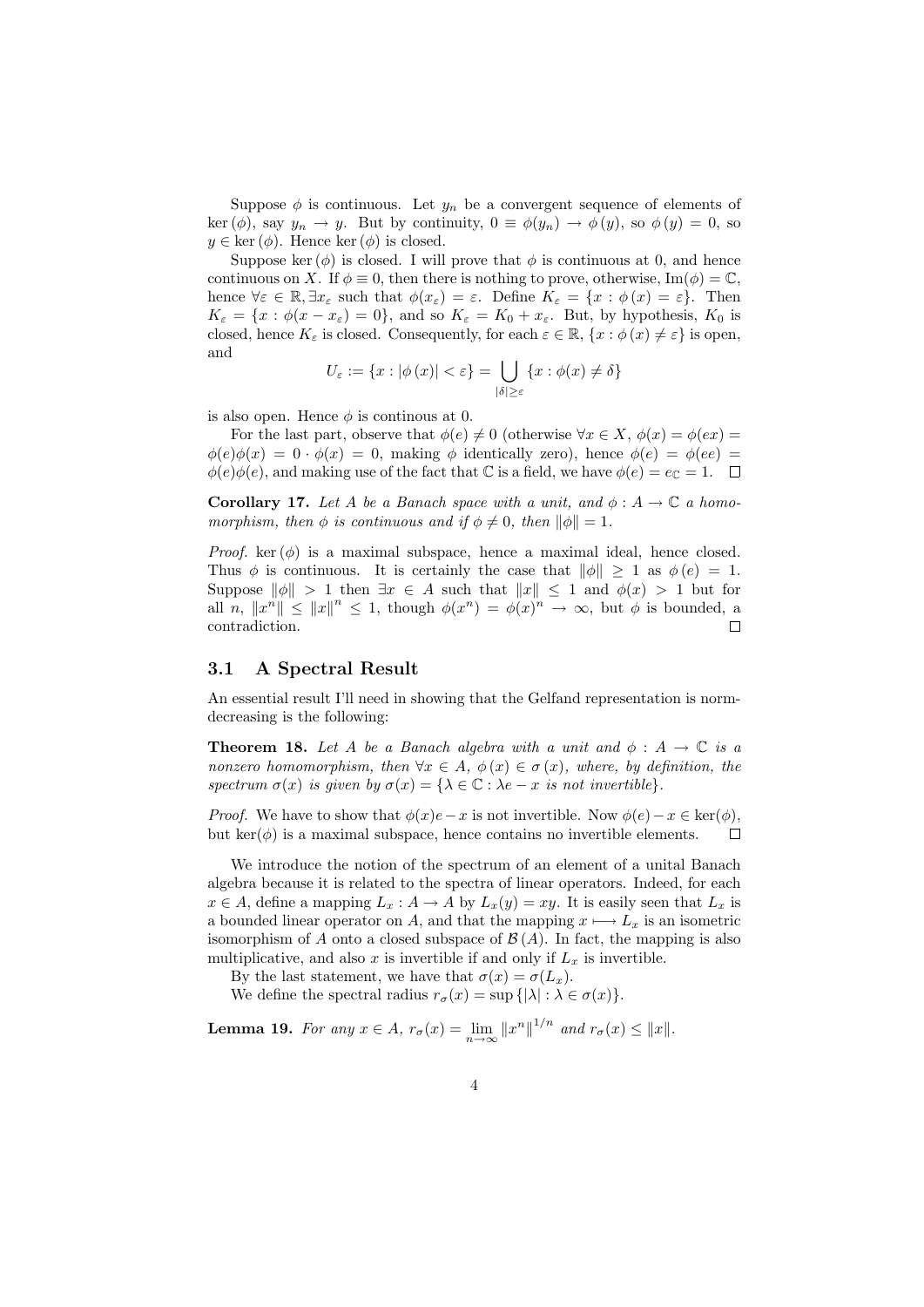*Proof.* Using, without proof, the result that for a linear operator  $L$ ,  $r_{\sigma}(L)$  =  $\lim_{n\to\infty}||L^n||^{1/n}$ , we have that

$$
r_{\sigma}(x) = r_{\sigma}(L_x) = \lim_{n \to \infty} ||(L_x)^n||^{1/n} = \lim_{n \to \infty} ||L_{x^n}||^{1/n} = \lim_{n \to \infty} ||x^n||^{1/n}
$$

But, because A is a Banach algebra,  $||x^n|| \le ||x||^n$ , so  $r_\sigma(x) \le ||x||$ .

 $\Box$ 

#### 4 The Gelfand Representation Theorem

The Gelfand representation theorem is an omnibus theorem concerning a mapping (the Gelfand representation) between a CB algebra A with a unit and an associated algebra  $\hat{A}$  consisting of continuous functions on the so-called carrier space  $\mathfrak{M}$  of A. Before we can state the theorem, some definitions are in order.

**Definition 20.** The carrier space  $\mathfrak{M}$  of A is the space of all nonzero multiplicative linear functionals (ie. homomorphisms from A into the space of scalars), endowed with the subspace topology which it inherits from the dual space  $A^*$ , equipped with the weak-star topology.

Note that  $\mathfrak{M}$  truly is a subset of  $A^*$ , because every element of  $\mathfrak{M}$  is a bounded linear functional, by Corollary 17.

**Definition 21.** For each  $x \in A$ , the Gelfand transform of x is the function  $\hat{x}: \mathfrak{M} \to \mathbb{C}$  defined by  $\hat{x}(\phi) = \phi(x)$  for all  $\phi \in \mathfrak{M}$ .

By Remark 3, each function  $\hat{x}$  is continuous with respect to the weak-star topology and again using Corollary 17, we have  $|\hat{x}(\phi)| = |\phi(x)| \le ||\phi|| \, ||x||$  $||x||$ , that is, each function  $\hat{x}$  is also bounded, and hence each  $\hat{x} \in C(\mathfrak{M})$ , the space of bounded continuous functions from  $\mathfrak{M}$  to  $\mathbb{C}$ .

Theorem 22 (Gelfand Representation Theorem). Let A be a CB algebra with a unit. Then

- 1. its carrier space M is a compact Hausdorff space.
- 2.  $\forall x \in A$ ,  $\hat{x}$  is a continuous function on  $\mathfrak{M}$  and the space  $\hat{A} := \{\hat{x} : x \in A\}$ is a closed subalgebra of the algebra  $C(\mathfrak{M})$  of all continuous functions on M.
- 3. The Gelfand representation  $x \mapsto \hat{x}$  is a norm-decreasing homomorphism onto Aˆ.
- 4.  $\forall \phi \in \mathfrak{M}, \hat{e}(\phi) = 1.$
- 5. Each constant function is contained in  $\hat{A}$  and  $\hat{A}$  separates the points of  $\mathfrak{M}.$  (that is,  $\forall \phi_1, \phi_2 \in \mathfrak{M}$  with  $\phi_1 \neq \phi_2$ ,  $\exists \hat{x} \in \hat{A}, \hat{x}(\phi_1) \neq \hat{x}(\phi_2)$ )
- 6.  $\hat{x}$  is invertible in  $C(\mathfrak{M})$  iff x is invertible in A.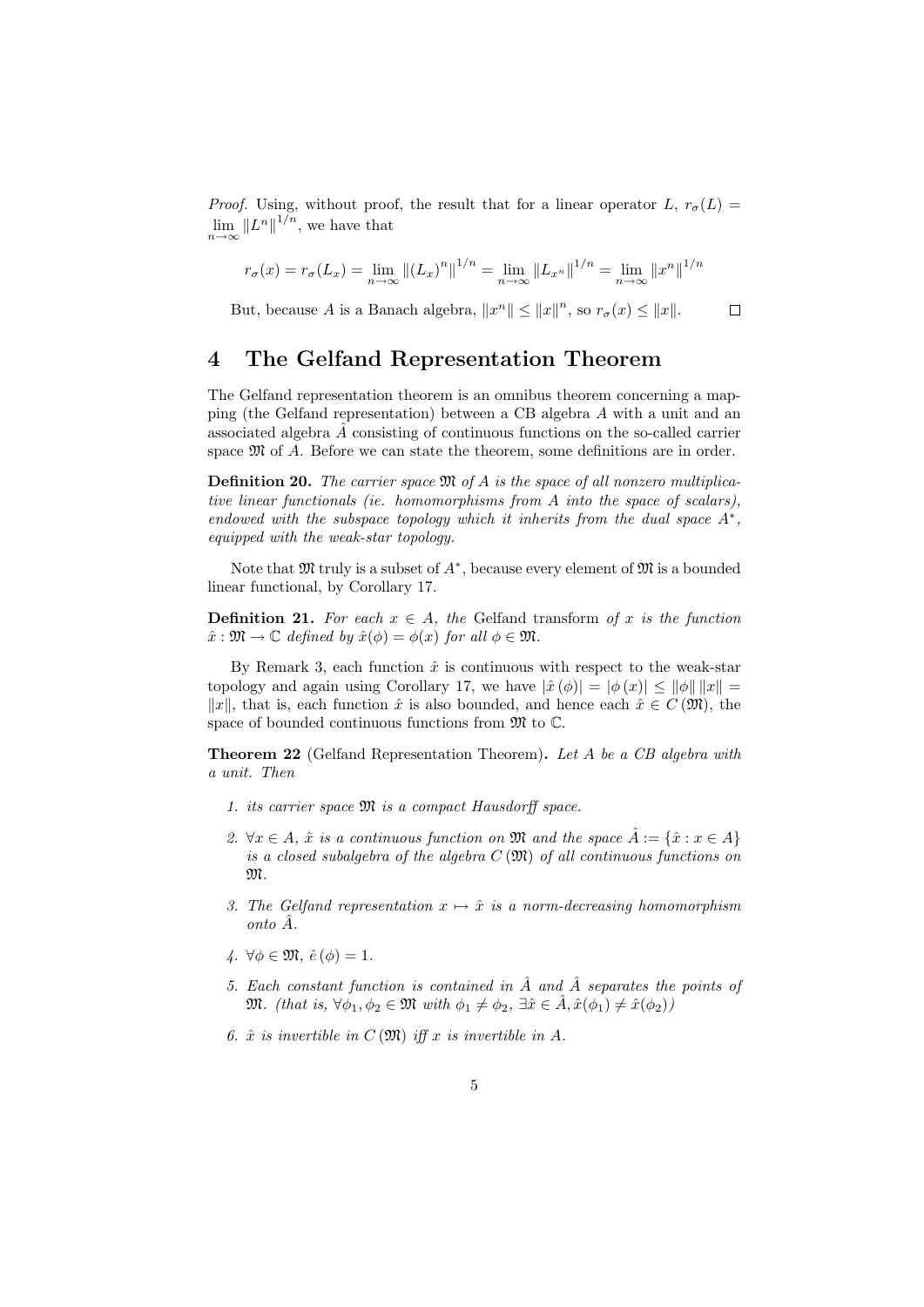- 7.  $\|\hat{x}\|_{\infty} = \lim_{n \to \infty} \|x^n\|^{1/n}$ .
- 8.  $\hat{A}$  is isomorphic to A iff A is semisimple (that is, the intersection of all maximal ideals of A is  $\{0\}$ .

*Proof.* We present the proof in a number of steps. First the fact that  $\mathfrak{M}$  is compact and Hausdorff.

By Theorem 5, the weak-star topology is Hausdorff, hence any (topological) subspace is also Hausdorff.

Now from Theorem 6, the unit ball  $B(A^*)$  is weak-star compact, but recall that each element of  $\mathfrak{M}$  has unit norm (as a subset of  $A^*$  with the operator topology), so  $\mathfrak{M} \subset B(A^*)$ , so we are left to show that  $\mathfrak{M}$  is closed (as a closed subset of a compact set is compact). It suffices to show that if  $z \in \overline{\mathfrak{M}}$ , then z is a nonzero homomorphism.Fix  $x, y \in A$  and  $\varepsilon > 0$ . Define  $U_{xyz}$  by

$$
U_{x y \varepsilon}=\left\{u\in A^*: \left|(z-u)\right|(x)<\varepsilon, \left|(z-u)\right|(y)<\varepsilon, \left|(z-u)\right|(xy)<\varepsilon\right\}
$$

 $U_{xye}$  is seen to be a weak-star neighbourhood of z, from which we deduce  $\exists \phi \in$  $\mathfrak{M} \cap U_{xy\varepsilon}$ . Therefore, as  $\phi$  is multiplicative,

$$
z(xy) - z(x)z(y) = [z(xy) - \phi(xy)] + \phi(x)[\phi(y) - z(y)] + [\phi(x) - z(x)]z(y)
$$

so

$$
|z(xy) - z(x)z(y)| \leq \varepsilon + |\phi(x)|\varepsilon + \varepsilon |z(y)|
$$
  

$$
< \varepsilon (1 + ||\phi|| ||x|| + ||z|| ||y||)
$$
  

$$
< \varepsilon (1 + ||x|| + ||y||)
$$

consequently,  $z(xy) = z(x)z(y)$ . Also, by considering the neighbourhood  $V_{\varepsilon}$ :  ${u \in A^* : |(z - u)| (e) < \varepsilon},$  and an element  $\xi \in \mathfrak{M} \cap V_{\varepsilon}$ ,

$$
z(e) - 1 = [z(e) - \xi(e)] + [\xi(e) - 1]
$$
  
=  $z(e) - \xi(e)$ 

so  $|z(e) - 1| < \varepsilon$ . and,  $z(e) = 1$ , implying that z is nonzero. So we've shown that  $\mathfrak M$  is compact and Hausdorff.

Observe that  $\forall x, y \in A$  and  $\forall \phi \in \mathfrak{M}$ ,

$$
\widehat{xy}(\phi) = \phi(xy) = \phi(x)\phi(y) = \hat{x}(\phi)\hat{y}(\phi)
$$

so the Gelfand representation is multiplicative, and  $\forall \alpha, \beta \in \mathbb{C}$ ,

$$
\widehat{\alpha x + \beta y}(\phi) = \phi(\alpha x + \beta y) = \alpha \phi(x) + \beta \phi(y) = \alpha \hat{x}(\phi) + \beta \hat{y}(\phi)
$$

so is is also linear. In consequence, its image  $\hat{A}$  is a subalgebra of  $C(\mathfrak{M})$ . To see it is norm-decreasing, note that

$$
\|\hat{x}\| := \sup_{\phi \in \mathfrak{M}} |\hat{x}(\phi)| = \sup_{\phi \in \mathfrak{M}} |\phi(x)| \leq \|x\|
$$